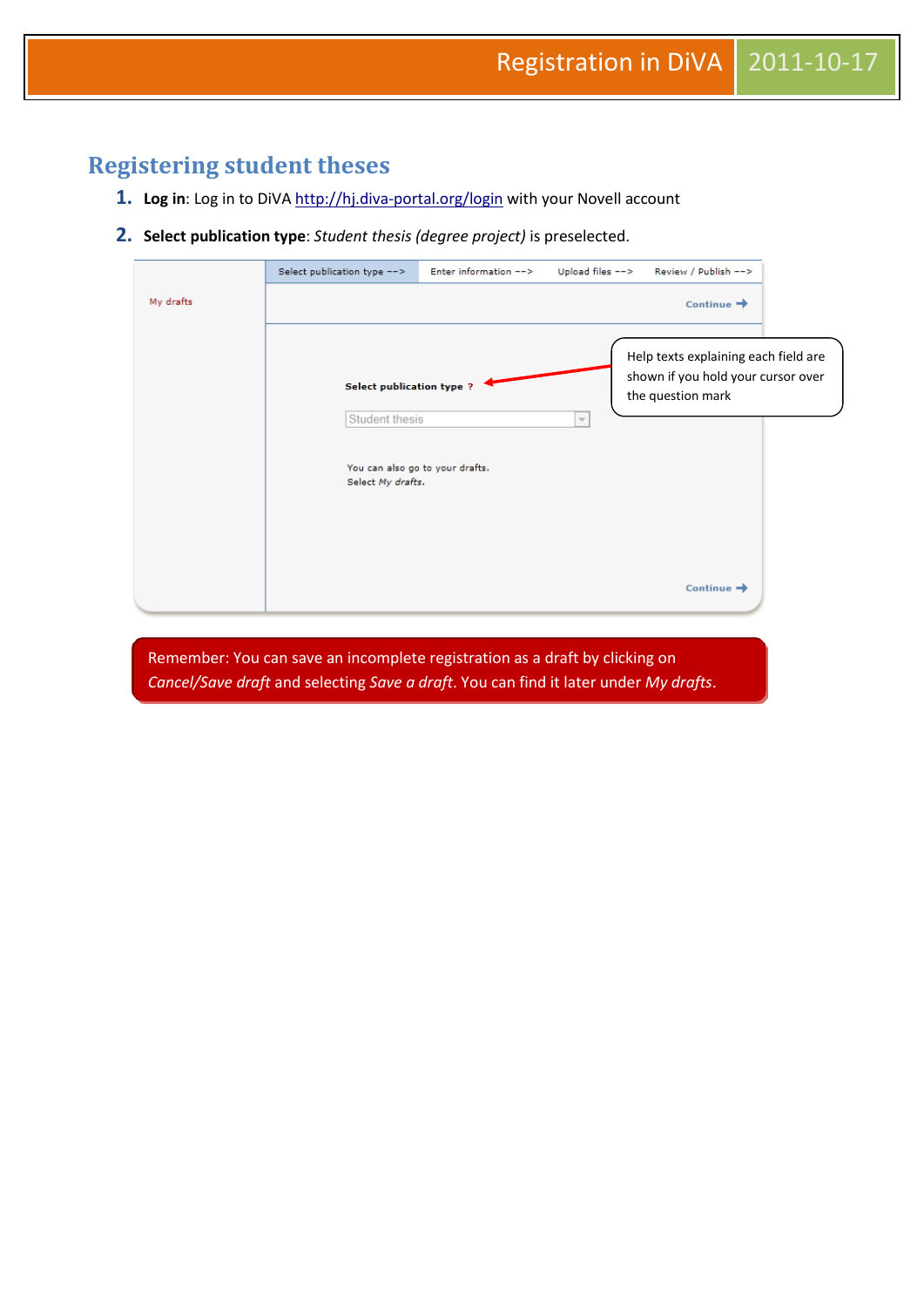Fields marked with red are required fields. Other fields may be required by certain programmes or courses. Ask at your department if you are unsure.

**3. Fill in your details**: Fill in the details about the author/authors.

Fill in your e-mail address in order to get a confirmation when your paper has been published.

|                                             | Select publication type -->                           | Enter information --> |                          | Upload files --> Review / Publish --> |
|---------------------------------------------|-------------------------------------------------------|-----------------------|--------------------------|---------------------------------------|
|                                             | $\leftarrow$ Back                                     | Cancel / Save draft   |                          | Continue $\rightarrow$                |
|                                             | Selected publication type: Student thesis             |                       |                          | Change type »                         |
|                                             | Author <sub>2</sub>                                   |                       |                          |                                       |
|                                             | Get saved personal data »                             | Save personal data »  |                          |                                       |
|                                             | Last name: *<br>Le Flour                              |                       |                          | Year of birth:                        |
| You can delete a                            | First name: *<br>Madame                               | Username:             |                          |                                       |
| selected organisation<br>by clicking on the | Department, unit or programme:                        |                       |                          |                                       |
| $\cos X$                                    |                                                       |                       | $\overline{\phantom{a}}$ | Other university »                    |
|                                             | HHJ, Avd. för omvårdnad, HHJ, Dep. of Nursing Science |                       |                          | x                                     |
| If there are other                          | Research group:                                       |                       |                          |                                       |
| authors, click on                           | E-mail:                                               |                       |                          |                                       |
| Another author and                          | flma1010@student.hj.se                                |                       |                          |                                       |
| fill in all details.                        | Another author »                                      |                       |                          |                                       |
|                                             |                                                       |                       |                          |                                       |

**4. Choose organisation:** Click *Choose organisation* and search or browse for your department or section. Select only the lowest level in the hierarchy (if you choose a unit, the name of your department will be registered automatically).

> It is vital that you give the correct department or unit. Ask at your department/unit if you are unsure which to select.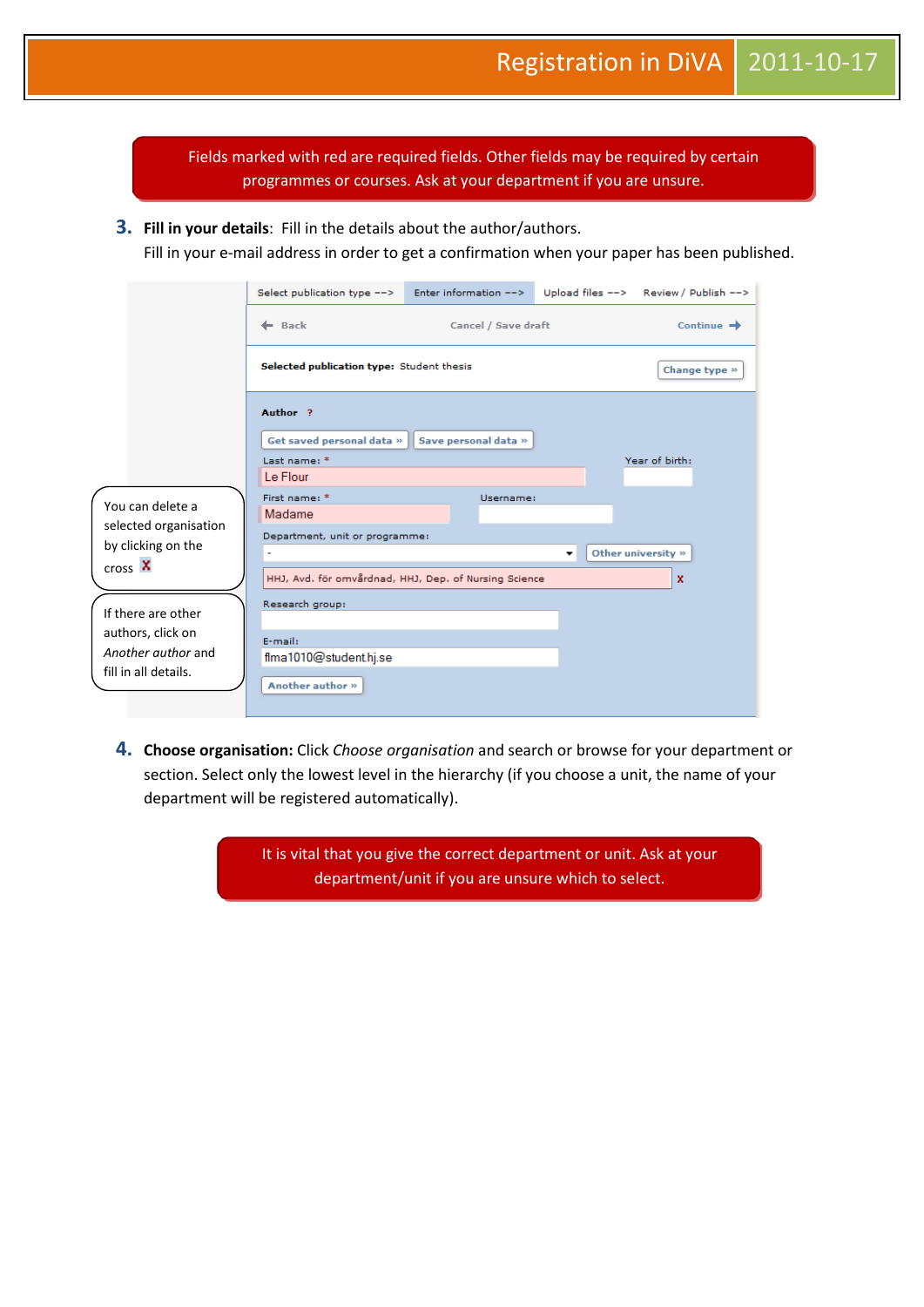**5. Title**: Give the title and the language of the title. **Alternative title**: If there is an alternative title in another language, write it here.

|                                           |             |  |  |  | The presence of imaginary friend in patients with mental illness                                                                                                  |  |  |  |  |
|-------------------------------------------|-------------|--|--|--|-------------------------------------------------------------------------------------------------------------------------------------------------------------------|--|--|--|--|
|                                           |             |  |  |  | $I$ $\mathsf{x}$ , $\mathsf{x}$ $^2$ $\Omega$ $ \mathsf{thm} $ $\mathsf{thm} $ $\mathsf{H}$ $\mathsf{H}$ $\mathsf{H}$ $\mathsf{H}$                                |  |  |  |  |
| Subtitle:                                 |             |  |  |  |                                                                                                                                                                   |  |  |  |  |
|                                           |             |  |  |  |                                                                                                                                                                   |  |  |  |  |
|                                           |             |  |  |  |                                                                                                                                                                   |  |  |  |  |
|                                           |             |  |  |  | $I$ $\mathsf{x}_i$ $\mathsf{x}^i$ $\Omega$   $\mathsf{m}$ $\mathsf{m}$ $\mathsf{m}$ $\mathsf{m}$ $\mathsf{m}$ $\mathsf{m}$ $\mathsf{m}$ $\mathsf{m}$ $\mathsf{m}$ |  |  |  |  |
|                                           | Language: * |  |  |  |                                                                                                                                                                   |  |  |  |  |
|                                           |             |  |  |  |                                                                                                                                                                   |  |  |  |  |
| Engelska                                  |             |  |  |  |                                                                                                                                                                   |  |  |  |  |
|                                           |             |  |  |  |                                                                                                                                                                   |  |  |  |  |
| <b>Alternative title ?</b><br>Main title: |             |  |  |  |                                                                                                                                                                   |  |  |  |  |
|                                           |             |  |  |  |                                                                                                                                                                   |  |  |  |  |
|                                           |             |  |  |  | $I$ $\mathsf{x}_i$ $\mathsf{x}^i$ $\Omega$ $ \mathsf{m}\mathsf{m} $ $\mathsf{m}\mathsf{m}$ $\mathsf{m}\mathsf{m}$ $\mathcal{J}$ $ \mathsf{m}\mathsf{m} $          |  |  |  |  |
| Subtitle:                                 |             |  |  |  |                                                                                                                                                                   |  |  |  |  |
|                                           |             |  |  |  |                                                                                                                                                                   |  |  |  |  |

**6. Degree:** Fill in the level of your paper and select the number of credits for the paper. The list shows both the old system *credits* and the present system with *HE credits* (Higher Education). Give the name of your programme and subject/course if these are on the list. Otherwise ignore these fields.

**Other information:** Fill in the year and number of pages.

| Degree ?<br>Level: *                                | Independent thesis Advanced level (degree of Master (Two Yea ▼ |
|-----------------------------------------------------|----------------------------------------------------------------|
| University credits: *<br>20 credits / 30 HE credits |                                                                |
| Educational program:<br>٠                           | ▼                                                              |
| Subject / course:<br><b>HHJ, Nursing Science</b>    | ▼                                                              |
| Another degree »                                    |                                                                |
| <b>Content category?</b>                            |                                                                |
| Artistic work                                       |                                                                |
| Other information ?                                 | Give the number of the last page                               |
| Number of pages:<br>Year: *<br>63<br>2011           | number printed in your paper.                                  |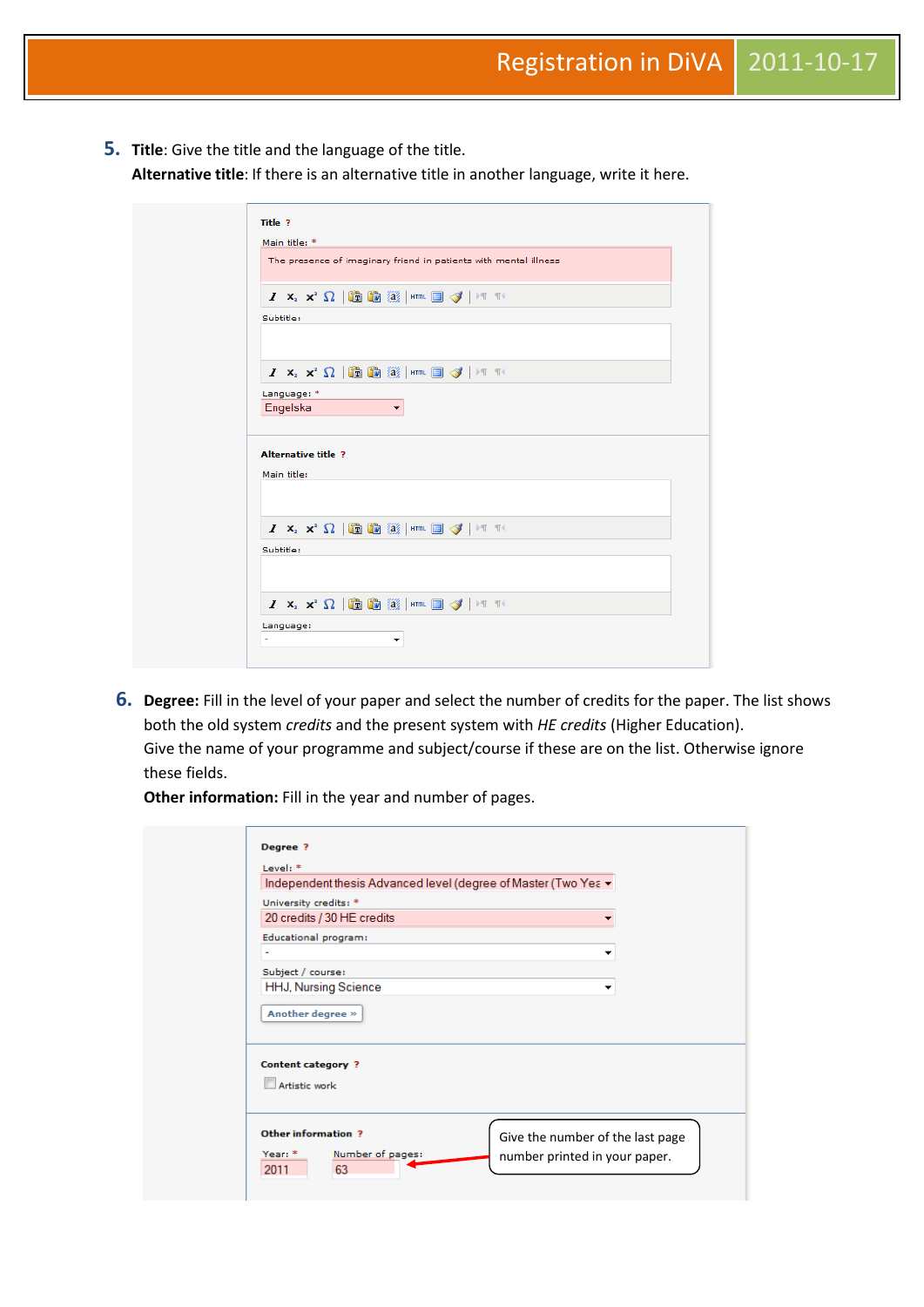### **7. National subject category:** Optional

**Uppsök subject category:** In order to find your paper in Essays.se and LIBRIS Uppsök you must select a general subject category here.

| Choose national subject category » |  |   |
|------------------------------------|--|---|
| Omvårdnad, Nursing (30305)         |  | × |
|                                    |  |   |
|                                    |  |   |

#### **8. Keywords:** Give keywords to help others find your paper.

**Abstract:** Write or paste an abstract/summary. You can give both keywords and abstracts in several languages.

| Imaginary friend, mental health             |                                                                                                                                                                                                                                                                                                                                                                                                                                                                                                                                                                                                     |
|---------------------------------------------|-----------------------------------------------------------------------------------------------------------------------------------------------------------------------------------------------------------------------------------------------------------------------------------------------------------------------------------------------------------------------------------------------------------------------------------------------------------------------------------------------------------------------------------------------------------------------------------------------------|
| Language:<br>Engelska<br>▼                  | Click to add keywords                                                                                                                                                                                                                                                                                                                                                                                                                                                                                                                                                                               |
| Keywords in another language »              | in several languages.                                                                                                                                                                                                                                                                                                                                                                                                                                                                                                                                                                               |
| Part of project ?                           |                                                                                                                                                                                                                                                                                                                                                                                                                                                                                                                                                                                                     |
|                                             |                                                                                                                                                                                                                                                                                                                                                                                                                                                                                                                                                                                                     |
| Another project »                           |                                                                                                                                                                                                                                                                                                                                                                                                                                                                                                                                                                                                     |
|                                             |                                                                                                                                                                                                                                                                                                                                                                                                                                                                                                                                                                                                     |
|                                             |                                                                                                                                                                                                                                                                                                                                                                                                                                                                                                                                                                                                     |
| Abstract ?                                  |                                                                                                                                                                                                                                                                                                                                                                                                                                                                                                                                                                                                     |
|                                             | B $I$ $\mathsf{x}_i$ $\mathsf{x}^i$ $ \mathrel{\mathop:}=$ $ \mathrel{\mathop:}$ Paragraph $ \mathrel{\mathop:} \mathrel{\mathop:}^{\mathrel{\mathop:}} $ . $ \mathrel{\mathop:}^{\mathrel{\mathop{\mathop{\mathop{\scriptstyle\mathop{\scriptstyle\mathop{\scriptstyle\mathop{\scriptstyle\mathop{\scriptstyle\mathop{\scriptstyle\mathop{\scriptstyle\mathop{\scriptstyle\mathop{\scriptstyle\mathop{\scriptstyle\mathop{\scriptstyle\mathop{\scriptstyle\mathop{\scriptstyle\mathop{\scriptstyle\mathop{\scriptstyle\mathop{\scriptstyle\mathop{\scriptstyle\mathop{\scriptstyle\mathop{\script$ |
|                                             | Curabitur id imperdiet velit. Cras lobortis convallis nisi sed bibendum. In volutpat                                                                                                                                                                                                                                                                                                                                                                                                                                                                                                                |
| pellentesque ut. Donec molestie ipsum quis. | fermentum aliquet. Maecenas pellentesque quam odio. Mauris sit amet libero ut<br>libero lobortis mollis et a nunc. Nunc sollicitudin tincidunt tellus, et volutpat lorem                                                                                                                                                                                                                                                                                                                                                                                                                            |
|                                             |                                                                                                                                                                                                                                                                                                                                                                                                                                                                                                                                                                                                     |
| Path: p                                     | Words: 210                                                                                                                                                                                                                                                                                                                                                                                                                                                                                                                                                                                          |
| Language:<br>Latin                          | Click to add abstracts                                                                                                                                                                                                                                                                                                                                                                                                                                                                                                                                                                              |
| Another abstract »                          | (summaries) in                                                                                                                                                                                                                                                                                                                                                                                                                                                                                                                                                                                      |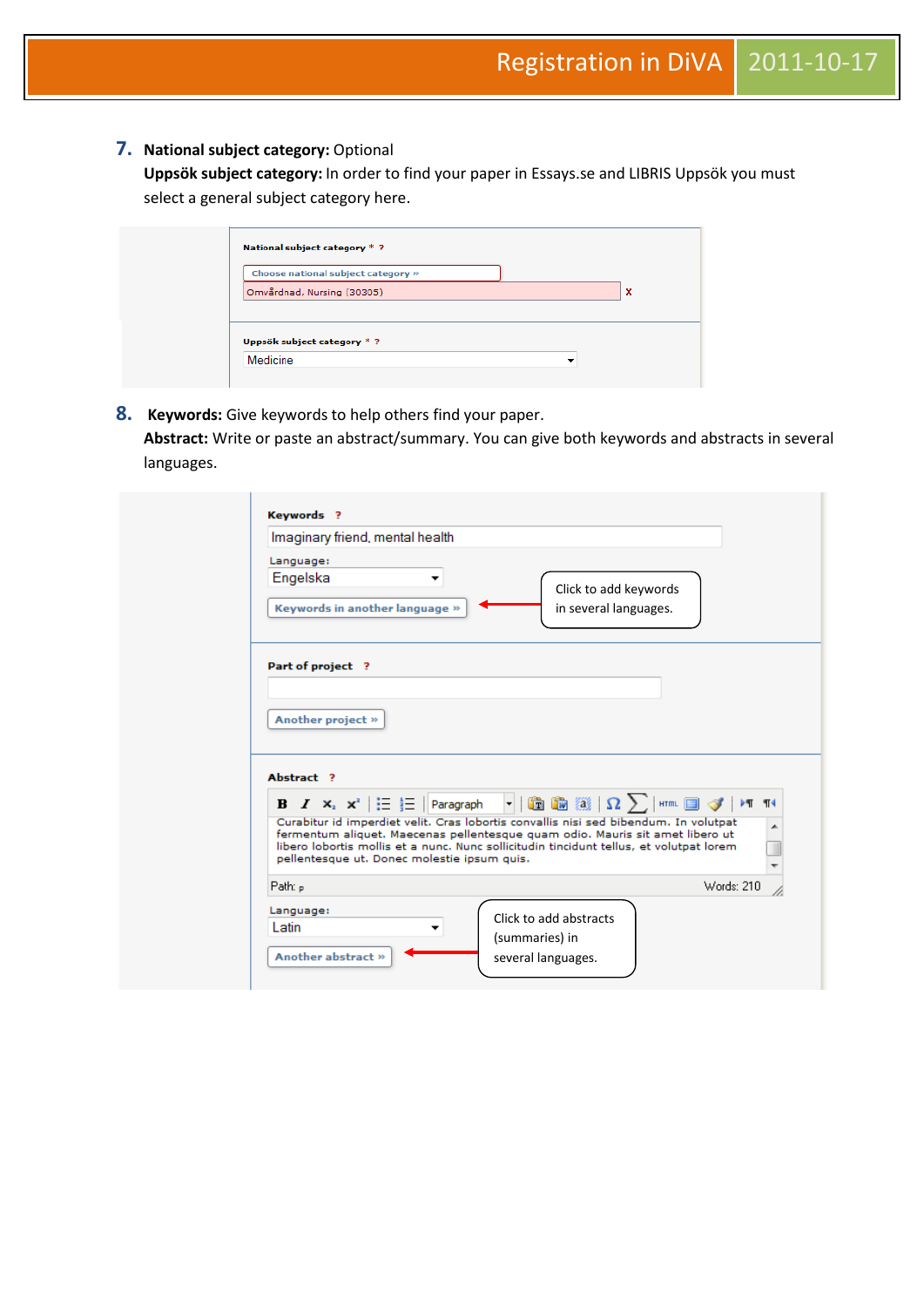**9. Supervisor and examiner:** Fill out the details about supervisor and examiner.

| Get saved personal data »                          | Save personal data »    |
|----------------------------------------------------|-------------------------|
| Last name:                                         | Academic title:         |
| Nyström                                            |                         |
| First name:                                        | Username:               |
| Maria                                              |                         |
| Department, unit or programme:                     |                         |
| $\tilde{\phantom{a}}$                              | Other university »<br>۰ |
| E-mail:                                            |                         |
|                                                    |                         |
|                                                    |                         |
|                                                    |                         |
| Another supervisor »                               |                         |
|                                                    |                         |
| Examiner <sub>2</sub><br>Get saved personal data » | Save personal data »    |
| Last name:                                         | Academic title:         |
| Klasson                                            |                         |
|                                                    |                         |
| First name:<br>Bertil                              |                         |
| Department, unit or programme:                     |                         |
| ä,                                                 | Other university »<br>▼ |
| E-mail:                                            |                         |
|                                                    |                         |

It's not necessary to complete the *Presentation* field*.*

| Date:    | $\overline{\mathbf{a}}$ | Language:<br>$\overline{ }$ | $\blacktriangledown$ |
|----------|-------------------------|-----------------------------|----------------------|
| Room:    |                         |                             |                      |
| Address: |                         |                             |                      |
|          |                         |                             |                      |
| City:    |                         |                             |                      |
|          |                         |                             |                      |
|          |                         |                             |                      |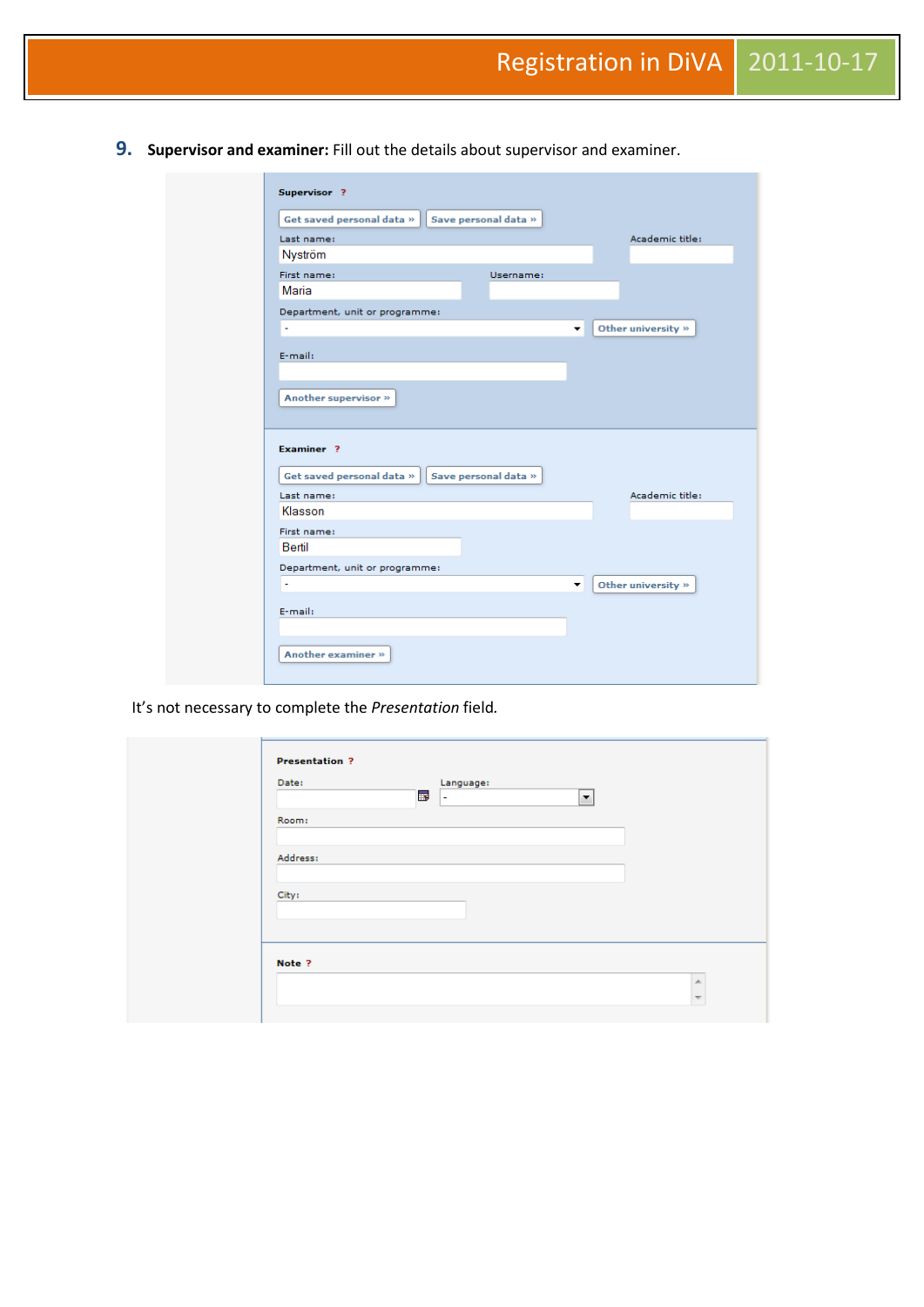#### **10. Upload your file**: Upload your paper in **PDF-format** (A4).

Let the alternative "Make freely available now" stay selected if your paper doesn't need any special arrangements. "Make freely available" includes archiving the file in DiVA.

|                        | Select publication type --> Enter information -->                                                                                                                                                                                                                                              |                                                                                                                   |       | Upload files --> Review / Publish -->                                                                                             |
|------------------------|------------------------------------------------------------------------------------------------------------------------------------------------------------------------------------------------------------------------------------------------------------------------------------------------|-------------------------------------------------------------------------------------------------------------------|-------|-----------------------------------------------------------------------------------------------------------------------------------|
|                        | $\leftarrow$ Back                                                                                                                                                                                                                                                                              | Cancel / Save draft                                                                                               |       | Continue $\rightarrow$                                                                                                            |
| Select<br>fulltext and | <b>Upload file ?</b><br>Type: *<br>fulltext<br>۰<br><b>Give the file a name:</b><br>Secrecy<br>Registration number:<br>When should the file be made freely available? *<br>(6) Make freely available now (open access)<br>Make freely available later<br>Only for archiving<br>Print-on-demand | Title: The presence of imaginary friend in patients with mental illness<br>pdf<br>$\blacktriangledown$<br>Browse. | Date: | Upload your paper by<br>clicking on <i>Browse</i> and<br>selecting your paper.<br>The paper must be in<br><b>PDF-format</b> (A4). |

**11.** Read the conditions for electronic publishing and tick your acceptance.

| Tick to accept<br>the publishing<br>conditions. | <b>Uploaded files ?</b><br>fulltext<br>The file should be made available now.<br>$\overline{\mathbf{v}}$<br>I accept the publishing conditions »<br>Message to the DiVA administrator |                     | 序<br>×<br>Click here if you<br>need to edit the<br>file information. |
|-------------------------------------------------|---------------------------------------------------------------------------------------------------------------------------------------------------------------------------------------|---------------------|----------------------------------------------------------------------|
|                                                 | <b>Back</b>                                                                                                                                                                           | Cancel / Save draft | Continue $\rightarrow$                                               |